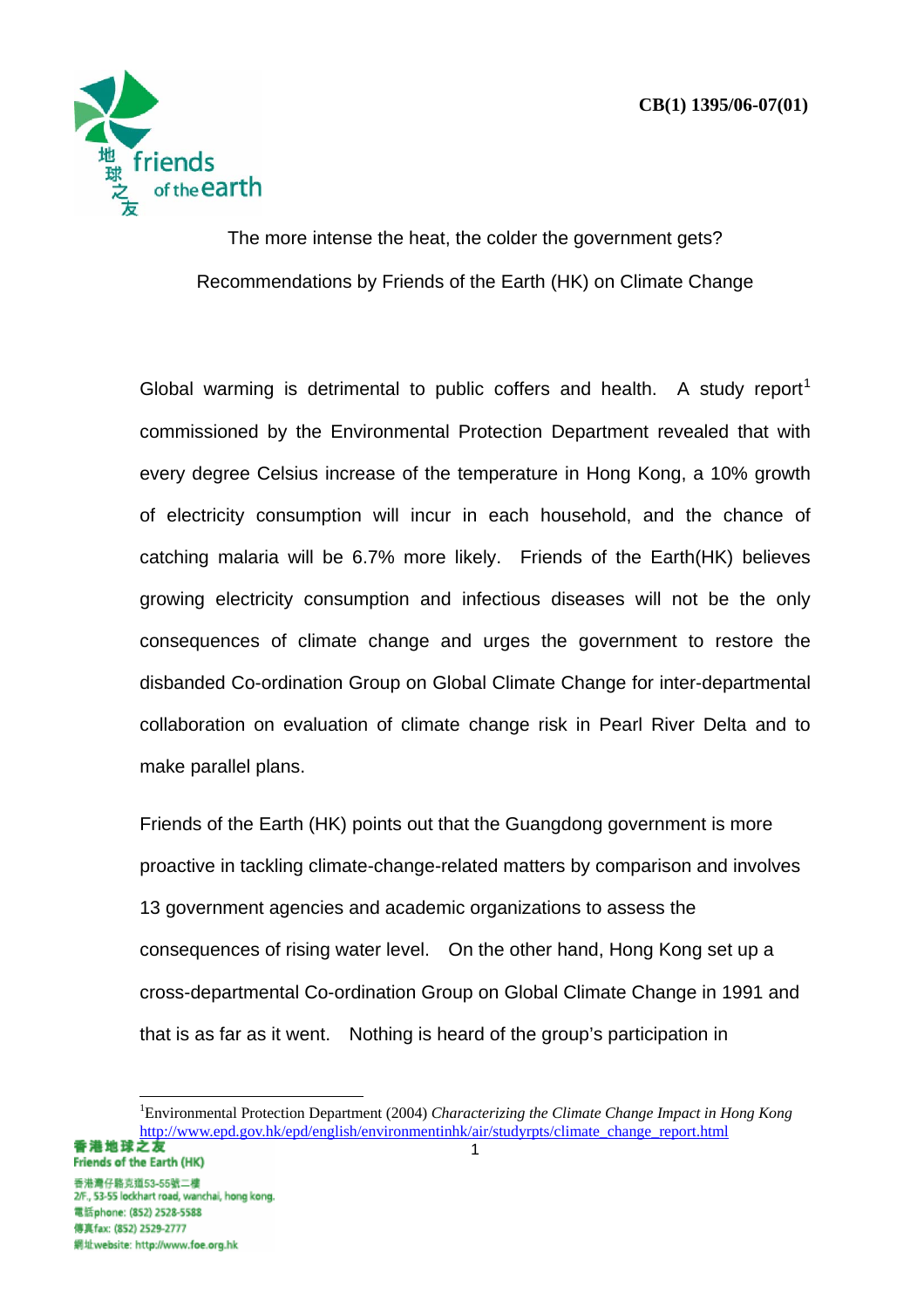

international conferences or its plans on cutting greenhouse gases. Climate change has been gaining prominence as a global agenda while the administration denigrates the role of the co-ordination group. FoE (HK) is disappointed with the government's dismissal of climate change.

FoE(HK) calls on the legislature to request answers from the government about the work of the co-ordination group for evaluation of the government's attitude towards climate change:

- 1 Who are the members of the Co-ordination Group on Global Climate Change since its establishment in 1991?
- 2 What is the average number of meetings conducted annually by the group? And what decisions have been made?
- 3 Why was the group disbanded in 2001?

The Environmental Protection Department (EPD) is planning to conduct research on climate change. But the scope of the work requires involvement of various departments and it needs to cover at least the following topics: a) public health—the relationship between global warming and infectious diseases like dengue fever, Japanese encephalitis etc; b) rising temperature and heat stroke; and c) regional water safety.

香港地球之友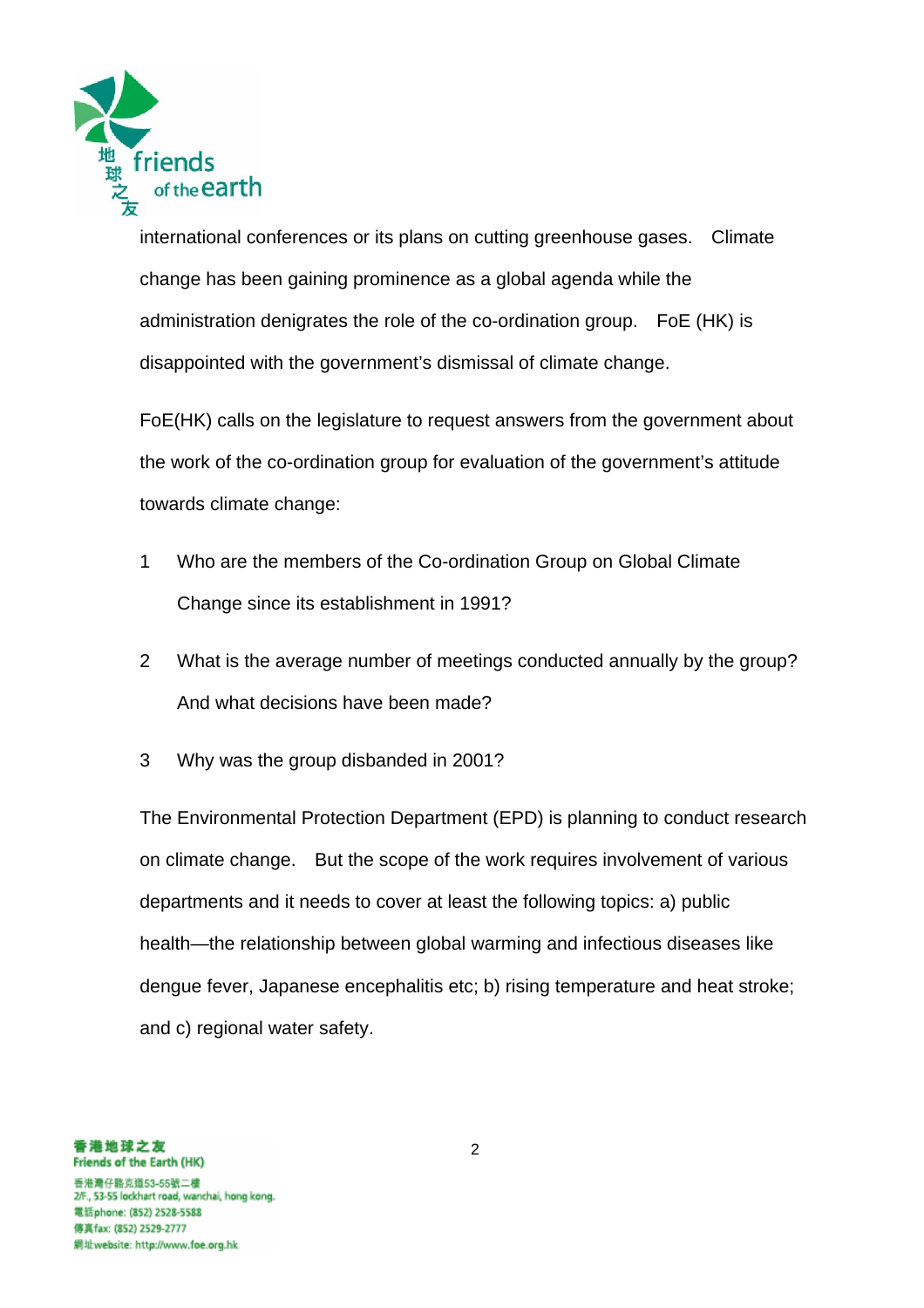

The control of infectious diseases, like the increased cases of malaria and dengue fever as a consequence of global warming, is beyond the responsibilities of the EPD, but fall in the remit of the Department of Health, the Food and Environmental Hygiene Department, the Hospital Authority, and the Health, Welfare and Food Bureau. And extreme cases of natural disaster like stronger typhoons are not to preoccupy only the minds of the observatory, but also the insurance, finance, logistics and retail sectors, which could face a complete service breakdown.

FoE(HK) makes it clear that climate change is a reality and 2006 is the fifth hottest year on record in the past 120 years (table 1). This year's temperature is expected to rise further as an effect of El Nino. The Intergovernmental Panel on Climate Change (IPCC) reported in early Aril 2007 that there would be increased risks of floods, water shortages and infectious diseases in Asian countries due to climate change.

| Ranking of the planet's hottest years (Table 1) |      |  |
|-------------------------------------------------|------|--|
| ⊿st                                             | 2005 |  |
| ეnd                                             | 1998 |  |
| rdم                                             | 2002 |  |
| ı th                                            | 2003 |  |
| rth.                                            | 2006 |  |

source: http://www.nasa.gov/ (compiled from data between 1890 and 2006)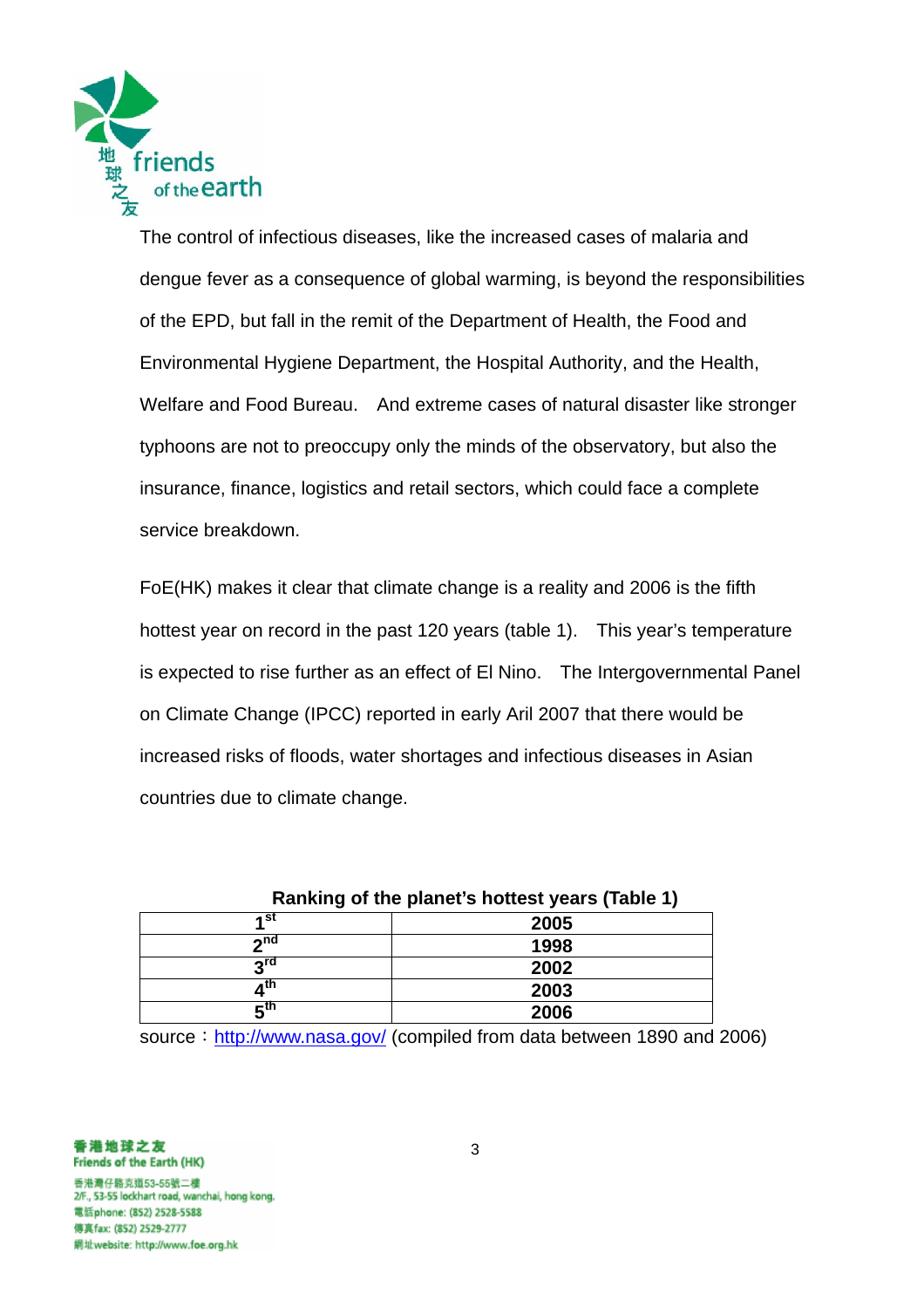

The commissioned study by the EPD, "Characterizing the Climate Change Impact in Hong Kong", estimated that for 1C temperature rise, the total energy costs of Hong Kong would increase by about \$1.6 billion, which would be most felt in the domestic electricity consumption with a rise of 9.02%(table 3). FoE(HK) expects hotspots in Hong Kong like Mongkok and Causeway Bay will experience sharp increase in electricity demand under the Urban Heat Island Effect, exerting financial pressure on the residents living in those districts.

Impact of temperature rise on electricity demand and consumption (table 3)

| Annual growth in       | Temperature increase by |               |                |
|------------------------|-------------------------|---------------|----------------|
| electricity demand     | $1^{\circ}$ C           | $2^{\circ}$ C | $3^\circ C$    |
| and consumption*       |                         |               |                |
| Domestic electricity   | 9.02% (\$0.84           | 16.15% (\$1.5 | 30.97% (\$2.87 |
| demand                 | billion)                | billion)      | billion)       |
| (consumption)          |                         |               |                |
| Commercial             | 3.13% (\$0.76           | 6.26%(\$1.52  | 9.38%(\$2.28   |
| electricity demand     | billion)                | billion)      | billion)       |
| (consumption)          |                         |               |                |
| Industrial electricity | 2.64%(\$0.12            | 5.28%(\$0.24  | 7.91%(\$0.35   |
| demand                 | billion)                | billion)      | billion)       |
| (consumption)          |                         |               |                |
| Total (consumption)    | 4.53% (\$1.72           | 9.52% (\$3.26 | 14.98%(\$5.5   |
|                        | billion)                | billion)      | billion)       |

\*Electricity consumption based on 2002 electricity tariff